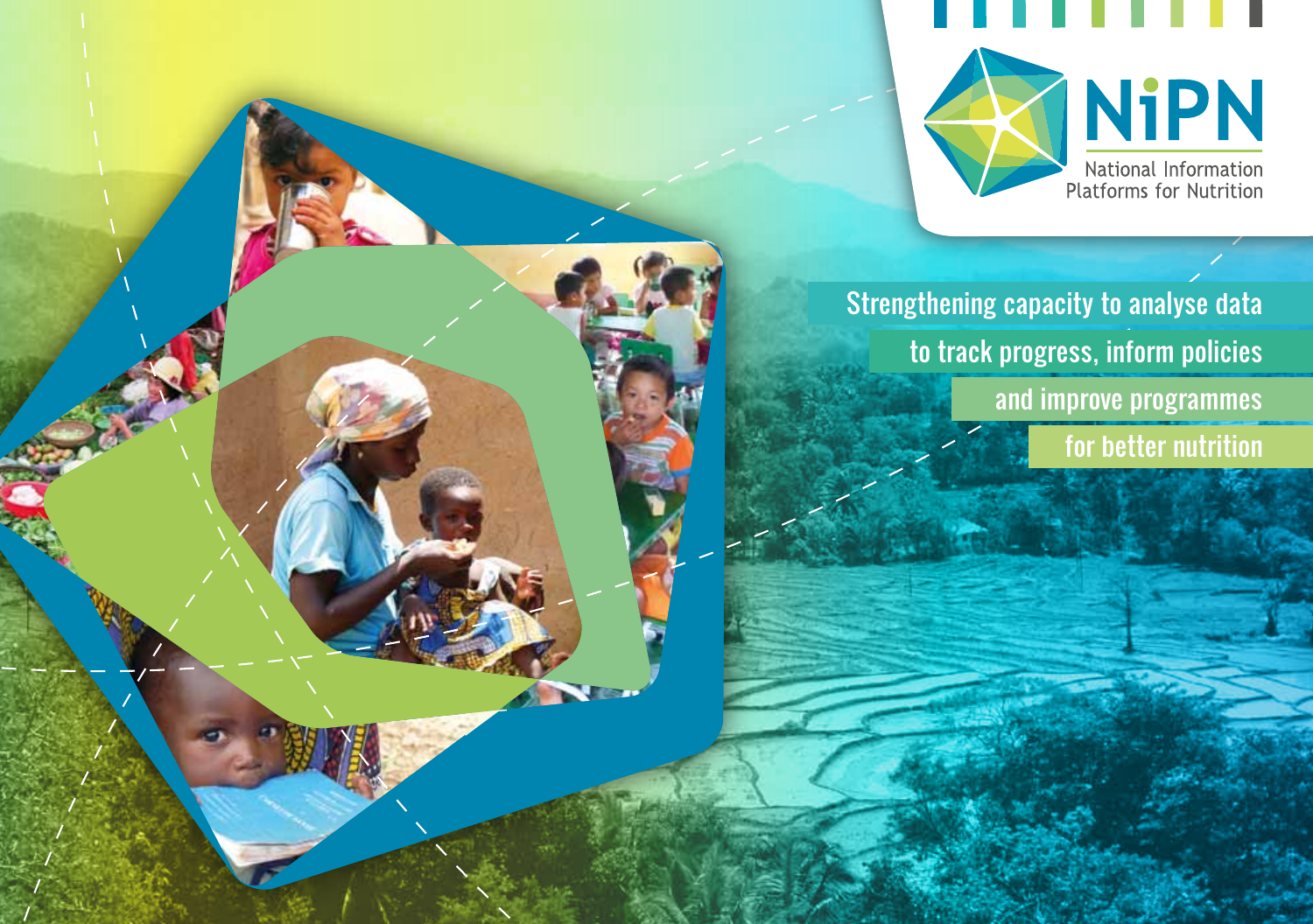National Information Platforms for Nutrition (NIPN) is an initiative of the European Commission to provide support to countries to strengthen their information systems for nutrition and to improve the analysis of data so as to better inform the strategic decisions they are faced with to prevent malnutrition and its consequences.

### WHAT IS THE PURPOSE OF A NIPN?

Governments and development agencies are faced with the challenge of prioritizing and scaling up the most effective interventions – nutrition-specific as well as nutrition-sensitive – to help achieve the ambitious international development goal of improved nutrition for everyone.

**Strengthen** analytical capacity and knowledge in nutrition Improve policies and enhance political commitment for nutrition **Improve** programmes and interventions for better nutrition

**National Information Platforms for Nutrition (NIPN)** are designed to support countries in the Scaling Up Nutrition (SUN) movement to strengthen their capacity to bring together existing information on nutritional status with information on factors that influence nutritional outcomes, including policies, programmes and investments, in order to track progress towards international global targets; to analyse data to understand better how malnutrition can be prevented; and to inform national policies and improve programmes.

The initiative will focus initially on Bangladesh, Burundi, Ethiopia, Kenya, Laos, Niger, Uganda and Zambia, but other countries may join.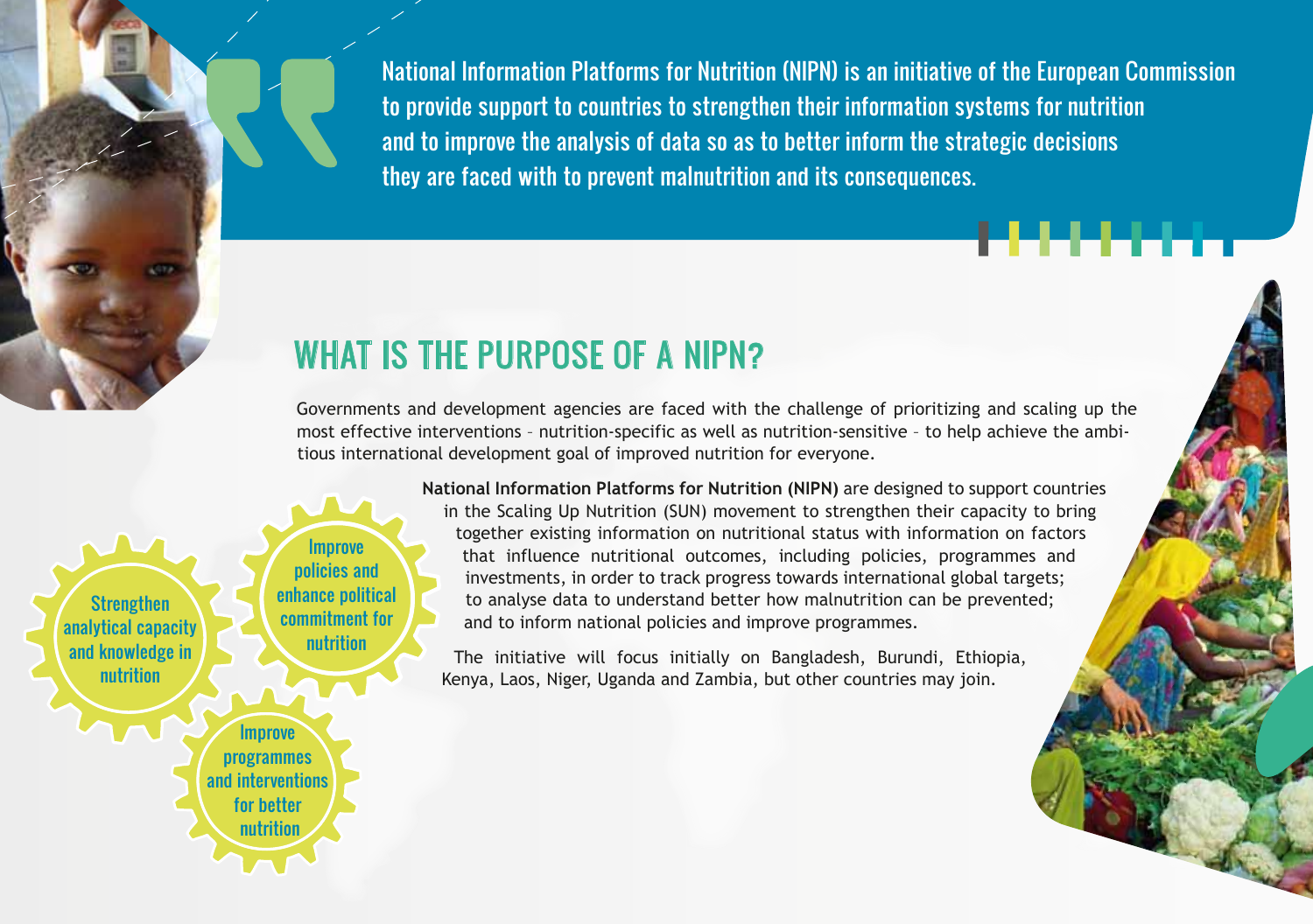## NIPN APPROACH

It is intended that each NIPN will be embedded within national structures and will contribute to national nutrition policies and action plans. A NIPN will aggregate and analyse existing data from surveys, programme monitoring and resource tracking in all sectors, including public health, agriculture, water, sanitation, education, social protection, environment and disaster preparedness. It will analyse the drivers of national trends and sub-national differences as well as answer questions posed by policy makers based on the government's priorities. The findings will be used to inform policy makers and programme planners to improve policies and interventions for better nutrition and, by an iterative process, will also contribute to the formulation of new questions for analysis.



### NIPN GUIDING **PRINCIPLES**

**Country-owned:** design of platform and analysis of data embedded within national structures

**Sensitive to context:** analysis meets each country's needs and priorities

**Builds upon what exists:** makes the best use of current information systems and existing coordination mechanisms

**Strengthens capacity:**  supports the skills, means and analytical methods to achieve objectives

**Adds value:**  complements or is synergistic with other initiatives, avoiding the duplication of efforts

**Enhances multi-sectoral efforts:** supports national policies and multi-sectoral plans for better nutrition